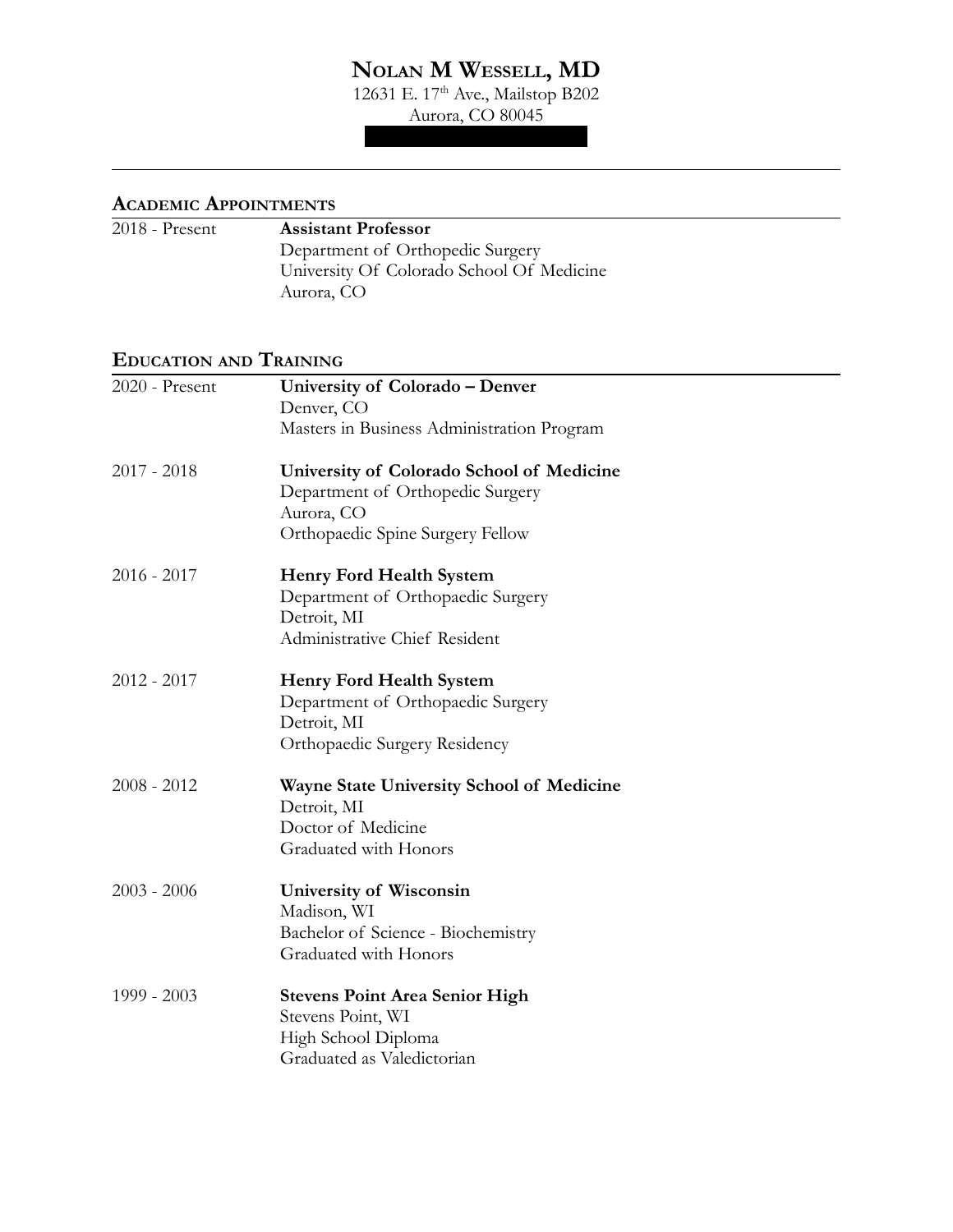## **HONORS AND AWARDS**

| May 2021      | International Society for the Advancement of Spine Surgery<br>Young Surgeon Grant Award       |
|---------------|-----------------------------------------------------------------------------------------------|
| May 2017      | Nominee - Henry Ford Health System Resident of the Year                                       |
| June 2016     | American Orthopaedic Association (AOA) Resident Leaders Forum Inductee                        |
| June 2016     | Michigan Orthopaedic Society Annual Meeting - Best Paper Award                                |
| February 2016 | 2 <sup>nd</sup> Place, Henry Ford Health System Medical Education Research<br>Symposium       |
| January 2016  | Mid-America Orthopaedic Association Educational Grant Recipient                               |
| May 2015      | 1 <sup>st</sup> Place, Detroit Academy of Orthopaedic Surgeons Resident Research<br>Symposium |
| May 2015      | 3rd Place, Detroit Academy of Orthopaedic Surgeons Resident Research<br>Symposium             |
| February 2015 | 3rd Place, Henry Ford Health System Medical Education Research<br>Symposium                   |
| April 2014    | Edward D. Henderson, MD Physicians-In-Training Research Award                                 |
| 2011-2012     | O. B. Weed Scholarship - Wayne State University School of Medicine                            |
| October 2011  | Alpha Omega Alpha Medical Honor Society                                                       |
| $2010 - 2011$ | Wayne State University School of Medicine - Year III Comprehensive<br>Honors                  |
| $2009 - 2010$ | Prentis Foundation Medical Scholarship - Wayne State University School of<br>Medicine         |
| $2008 - 2009$ | Wayne State University School of Medicine - Year I Comprehensive Honors                       |
| 2009          | Iber Health Education Scholarship - Community Foundation of Central<br>Wisconsin              |
| 2005          | Dean's List - University of Wisconsin                                                         |
| 2003          | William F. Vilas Scholarship - University of Wisconsin                                        |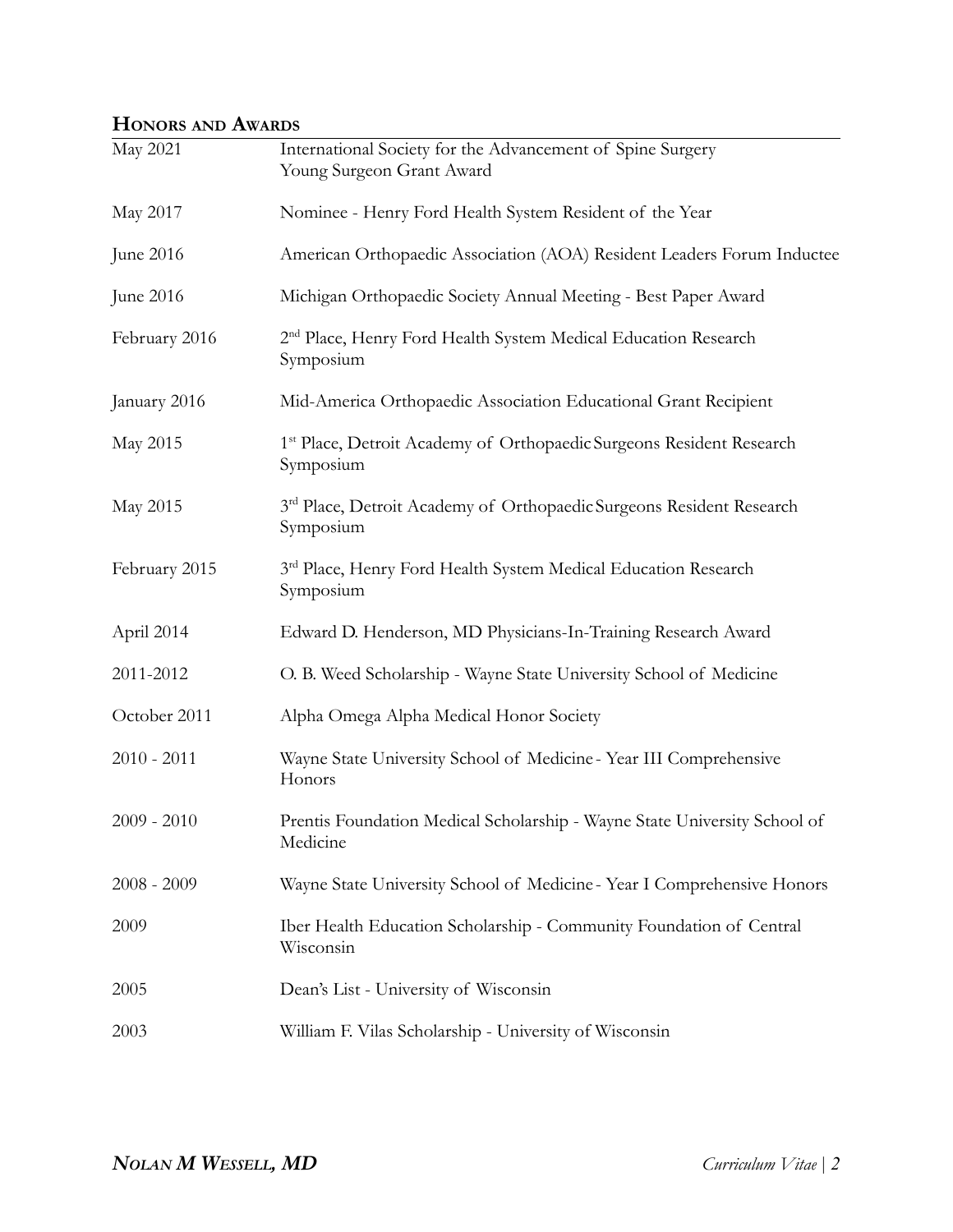## **PROFESSIONAL MEMBERSHIPS**

| $2021$ - present | International Society for the Advancement of Spine Surgery |
|------------------|------------------------------------------------------------|
| $2020$ - present | AOA Emerging Leaders Program                               |
| $2018$ - present | Colorado Orthopedic Society                                |
| $2012$ - present | American Academy of Orthopaedic Surgeons                   |
| $2014$ - present | North American Spine Society                               |
| $2017$ - present | American Orthopedic Association                            |
| $2011$ - present | Alpha Omega Alpha Medical Honor Society                    |
| $2015 - 2018$    | Mid-America Orthopaedic Association                        |
| $2014 - 2018$    | Detroit Academy of Orthopaedic Surgeons                    |
| $2009 - 2017$    | Orthopaedic Research Society                               |

### **LEADERSHIP POSITIONS & COMMITTEES**

| $2021$ - present | University of Colorado School of Medicine-Junior Faculty Committee                     |
|------------------|----------------------------------------------------------------------------------------|
| $2020$ - present | UC Health Highlands Ranch Hospital Spine Steering Committee                            |
| $2020$ - present | Colorado Orthopedic Society - Executive Board Member                                   |
| $2019$ - present | CU Medicine Department of Orthopedic Surgery - Resident Selection<br>Committee         |
| $2018$ - present | CU Medicine Department of Orthopedic Surgery - Spine Fellowship<br>Selection Committee |
| $2018$ - present | UC Health Highlands Ranch Hospital Orthopedic Service Line Committee                   |
| $2018 - 2019$    | UC Health Multidisciplinary Opioid/Pain Management Committee                           |
| $2018 - 2019$    | UC Health Highlands Ranch Hospital Orthopedic Planning Committee                       |

## **LICENSURES AND CERTIFICATIONS**

| October 2021 | American Board of Orthopaedic Surgery          |  |
|--------------|------------------------------------------------|--|
|              | Part II - Scheduled                            |  |
|              | Original Testing Dates Delayed Due to COVID-19 |  |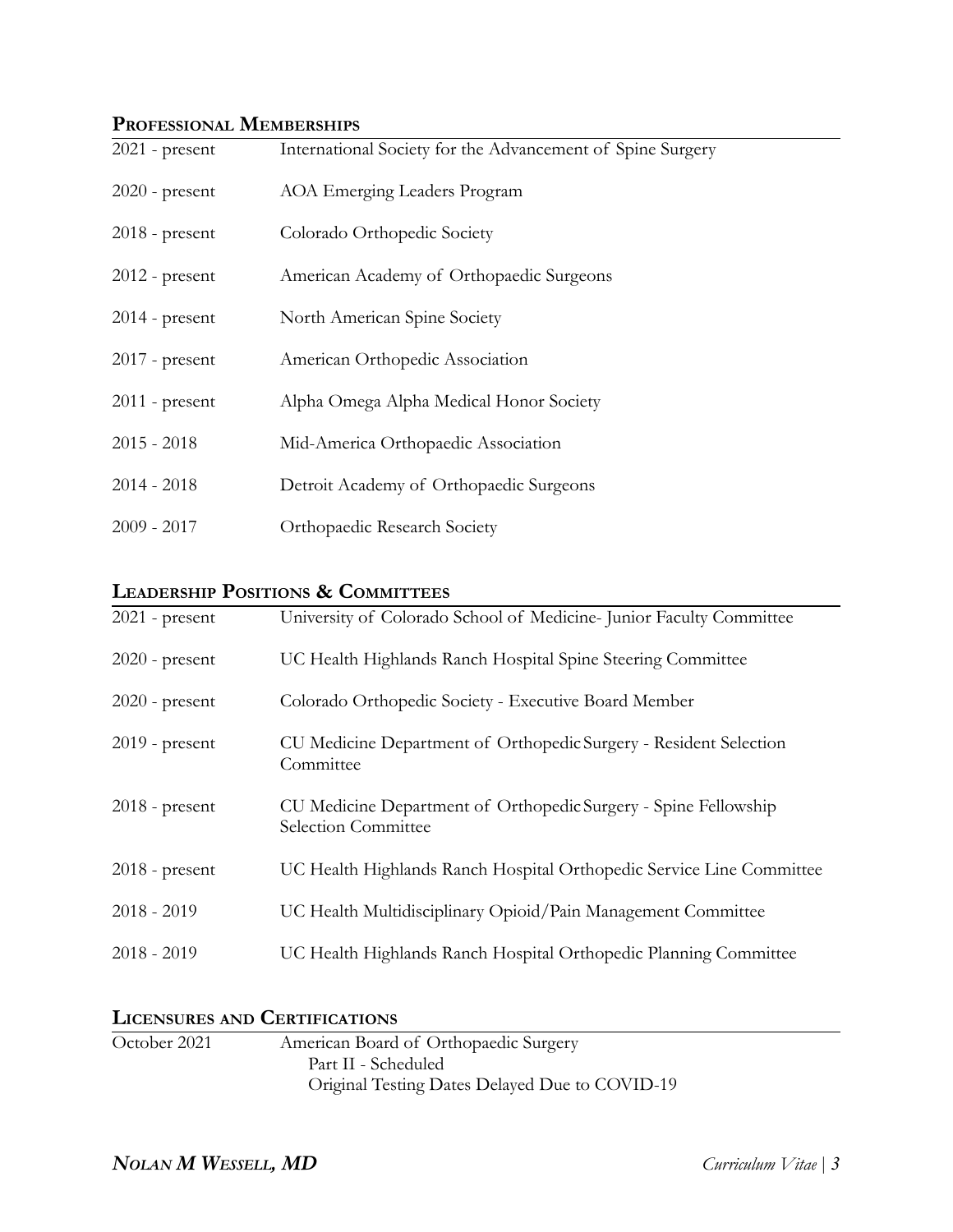| September 2017                 | American Board of Orthopaedic Surgery<br>Part I - Passed<br>Board Eligible |
|--------------------------------|----------------------------------------------------------------------------|
| $2017$ - present               | Colorado Medical License                                                   |
| $2012 - 2017$                  | Michigan Educational Medical License                                       |
| 2010, 2012, 2014<br>2016, 2018 | Basic and Advanced Cardiac Life Support                                    |
| 2013                           | <b>Fundamentals of Critical Care Support</b>                               |
| 2013                           | USMLE Step III                                                             |
| 2011                           | USMLE Step II Clinical Skills (CS)                                         |
| 2011                           | USMLE Step II Clinical Knowledge (CK)                                      |
| 2010                           | USMLE Step I                                                               |

## **PROFESSIONAL DEVELOPMENT**

| October 2020     | American Orthopedic Association (AOA) Emerging Leaders Forum             |
|------------------|--------------------------------------------------------------------------|
|                  | Virtual Due to COVID-19                                                  |
| <b>July 2020</b> | University of Colorado - Communicating as a Leader<br>Denver, CO         |
| March 2020       | OrthoFix M6-C Training Course<br>Denver, CO                              |
| November 2019    | Cervical Spine Research Society Annual Meeting<br>New York, NY           |
| April 2018       | Medacta USA ALIF Training Course<br>San Francisco, CA                    |
| October 2017     | Mobi-C Surgeon's Training Course<br>Denver, CO                           |
| March 2017       | American Academy of Orthopaedic Surgeons Annual Meeting<br>San Diego, CA |
| November 2016    | Medscape Physician Business Academy<br>Virtual                           |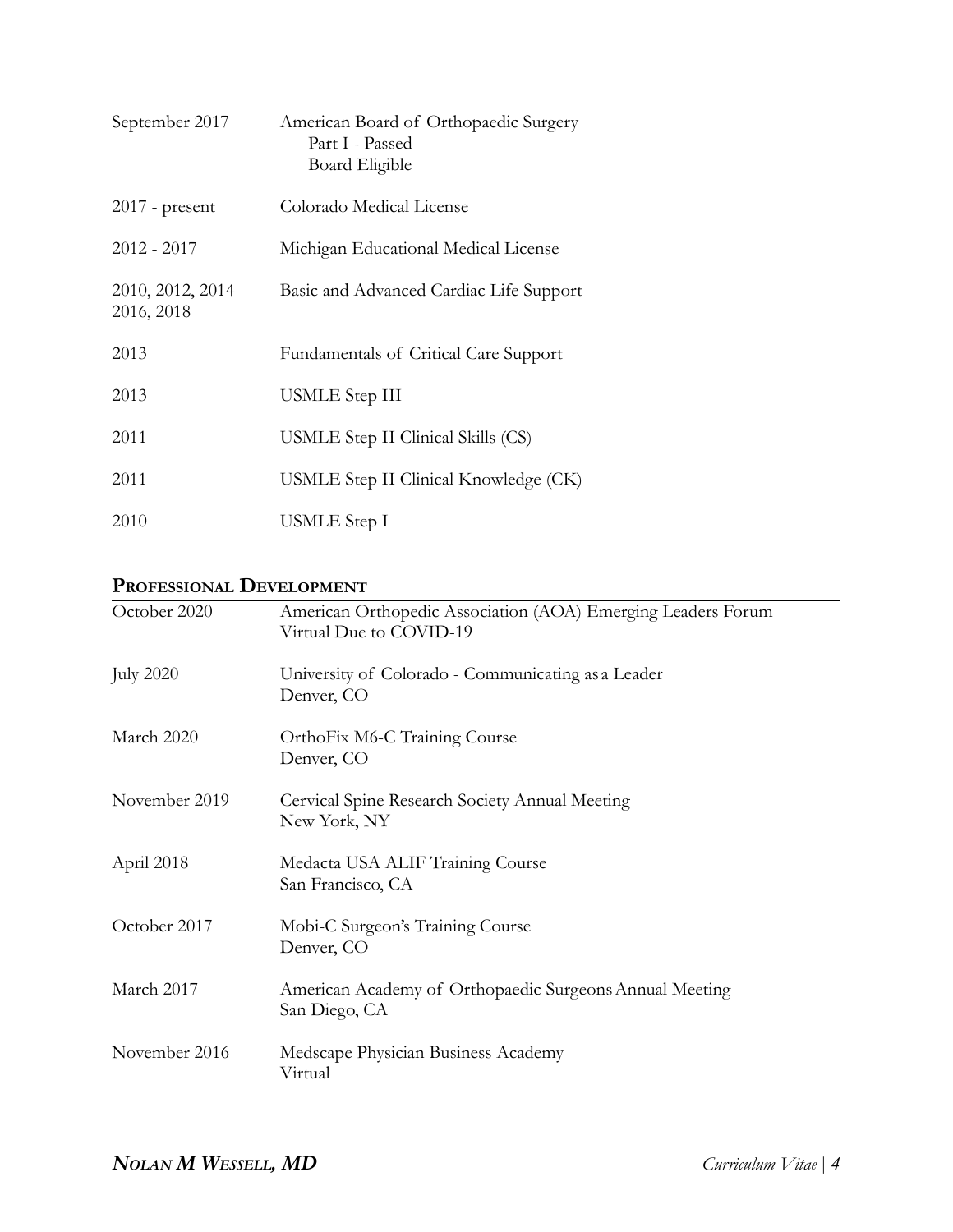| June 2016     | American Orthopedic Association (AOA) Resident Leaders Forum<br>Seattle, WA |
|---------------|-----------------------------------------------------------------------------|
| April 2016    | Mid-America Orthopaedic Association Annual Meeting<br>Bonita Springs, FL    |
| December 2015 | Cervical Spine Research Society Annual Meeting<br>San Diego, CA             |
| April 2015    | Michigan Orthopaedic Society Annual Trauma Symposium<br>Plymouth, MI        |
| April 2015    | The Atlas Forum, Resident & Fellows Spine Course<br>Dallas, TX              |
| March 2015    | AANA Fundamentals in Arthroscopy Course<br>Chicago, IL                      |
| June 2014     | AO Basic Fracture Course<br>La Jolla, CA                                    |
| June 2013     | Michigan Orthopaedic Society Annual Meeting<br>Mackinac Island, MI          |

### **PEER-REVIEWED PUBLICATIONS**

- 1. **Wessell, NM**; Wolverton, E; Ross, P; Akiyama, M; Lindley, E; Patel, VV. Opioid Prescription Monitoring in Pre- and Post-Operative Sacroiliac Joint Fusion Patients. *International Journal of Spine Surgery*. Accepted March 2021.
- 2. **Wessell, NM**; Kleck, CJ; Ou-Yang, DC; Goldstein, C; Burger, E; Patel, VV. The University of Colorado Virtual Physical Exam for Spine Surgeons: A Preliminary Study. *Orthopedics*. Accepted December 2020.
- 3. Lindsay Welton, BA; Brandi Krieg, BS; Deepa Trivedi, BS; Rahwa Netsanet, BS; **Nolan Wessell, MD**; Andriy Noschenko, PhD; Vikas Patel, MD. Comparison of Adverse Outcomes Following Placement of Superion Interspinous Spacer Device versus Laminectomy and Laminotomy. *International Journal of Spine Surgery*. Accepted July 2020.
- 4. David Ou-Yang, MD. Mark Moldavsky, MS; **Nolan Wessell, MD**; Mariano Titanti; Erika Matheis; MS; Brandon S. Bucklen, PhD; Vikas Patel, MD. Evaluation of Spinous Process Tethering at the Proximal End of Rigid Constructs: In Vitro Range of Motion and Intradiscal Pressure at Instrumented and Adjacent Levels. *International Journal of Spine Surgery*. 2020 Aug; 14(4):571-579. PMID: 32986580.
- 5. Ayers, Reed; Patel, Vikas; Burger, Evalina; Cain, Christopher; Ou-Yang, David; **Wessell, Nolan**; Kleck, Christopher. Corrosion of Titanium Spinal Explants is Similar to That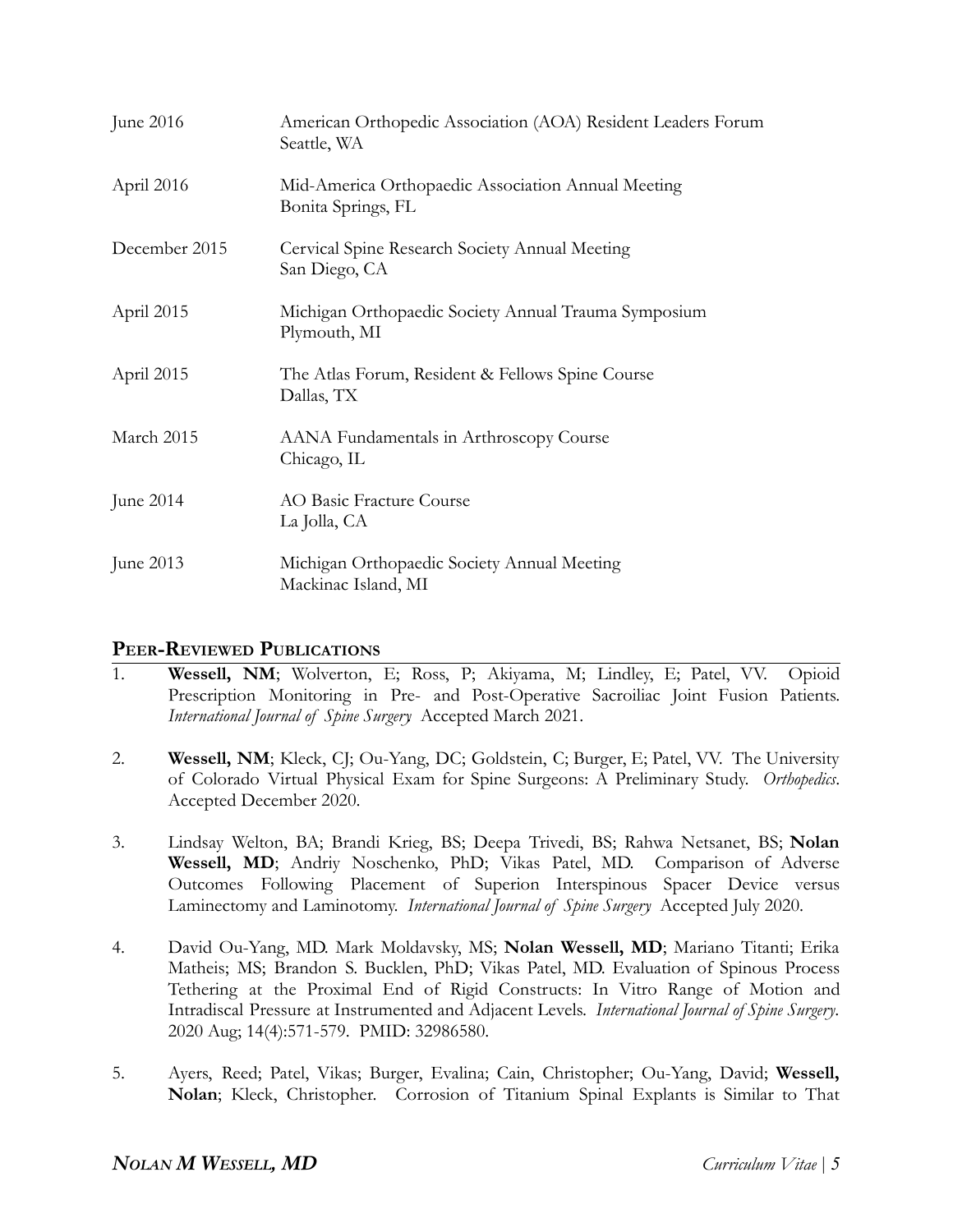Observed in Oil Field Line Pipe Steel: Evidence of Microbial-Influenced Corrosion In Vivo. *Orthopedics*. 2020 Jan 1; 43(1): 62-67. PMID: 31958342.

- 6. Frisch, Nicholas B; **Wessell, Nolan M**; Jildeh, Toufic; Greenstein, Alexander; Guthrie, S. Trent. Early-stage Chronic Kidney Disease Increases Hip Fracture Mortality. *Journal of Surgical Orthopaedic Advances.* 2018 Fall; 27(3):226-230. PMID: 30489248
- 7. Frisch, Nicholas B; **Wessell, Nolan M**; Charters, Michael A; Greenstein, Alexander; Guthrie, S. Trent. Hip Fracture Mortality: Differences Between Intertrochanteric and Femoral Neck Fractures. *Journal of Surgical Orthopaedic Advances*. 2018 Spring; 27(1): 64-71. PMID: 29762119.
- 8. **Wessell, Nolan M**; Halanski, Matthew A; Martus, Jeffrey E; Snyder, Brian; Truong, Walter. What's New in Pediatric Spine Growth Modulation and Implant Technology. *Journal of Pediatric Orthopaedics*. 2018 Jan; 38(1): e3-e13. doi: 10.1007/s00256-017-2592-y. PMID: 27403917
- 9. Frisch, Nicolas B; **Wessell, Nolan M**; Taliaferro, Kevin; Van Holsbeeck, Marnix; Silverton, Craig D. Ultrasound Findings in Asymptomatic Patients with Modular Metal on Metal Total Hip Arthroplasty. *Skeletal Radiology*. 2017 May; 46(5): 641-649. doi: 10.1007/s00256-017-2592-y. PMID: 28204856
- 10. Frisch, Nicholas B; **Wessell, Nolan M**; Charters, Michael A; Cann, Brett; Greenstein, Alexander; Silverton, Craig D. Effect of Body Mass Index on Blood Transfusion in Total Hip and Knee Arthroplasty. *Orthopedics*. 2016 May 12; 1-6. doi: 10.3928/014774477-20160509-04. PMID: 27172370.
- 11. Frisch, Nicholas B; **Wessell, Nolan M**; Van Holsbeeck, Marnix; Silverton, Craig D. Ultrasound Findings in Asymptomatic Patients with Dual Taper Modular Total Hip Arthroplasty. *Orthopaedic Proceedings*. 2016 May; 98-B (Supp 7): 141.
- 12. **Wessell, Nolan M**; Khalil, Jad G; Zavatsky, Joe; Ghacham, Wael; Bartol, Stephen P. Verification of Nerve Decompression Using Mechanomyography. *The Spine Journal*. 2016 Feb 29. doi: 10.1016/j.spinee.2016.02.025. PMID: 26940191
- 13. Charters, Michael A; Frisch, Nicholas B; **Wessell, Nolan M**; Dobson, Christopher; Les DVM, Clifford M; Silverton, Craig D. Rivaroxaban versus Enoxaparin for Venous Thromboembolism Prophylaxis after Hip and Knee Arthroplasty. *Journal of Arthroplasty*. 2015 Jul; 30(7): 1277-1280. doi 10.1016/j.arth.2015.02.009. PMID: 25724111
- 14. Frisch NB; **Wessell NM**; Charters MA; Sikora-Klak J; Yu S; Dobson C; Jeffries JJ; Silverton CD; Laker M. Predictors and Complications of Blood Transfusion in Total Hip and Knee Arthroplasty. *Journal of Arthroplasty*, 2014 Sep; 29 (9 Suppl): 189-192. doi: 10.1016/j.arth.2014.03.048. PMID: 25007727
- 15. Stockwell, PJ; **Wessell, NM**; Reed, DR; Kronenwetter-Koepel, TR; Reed, KD; Turchi, TR; Meece, JK. A Field Evaluation of Four Larval Mosquito Control Methods in Urban Catch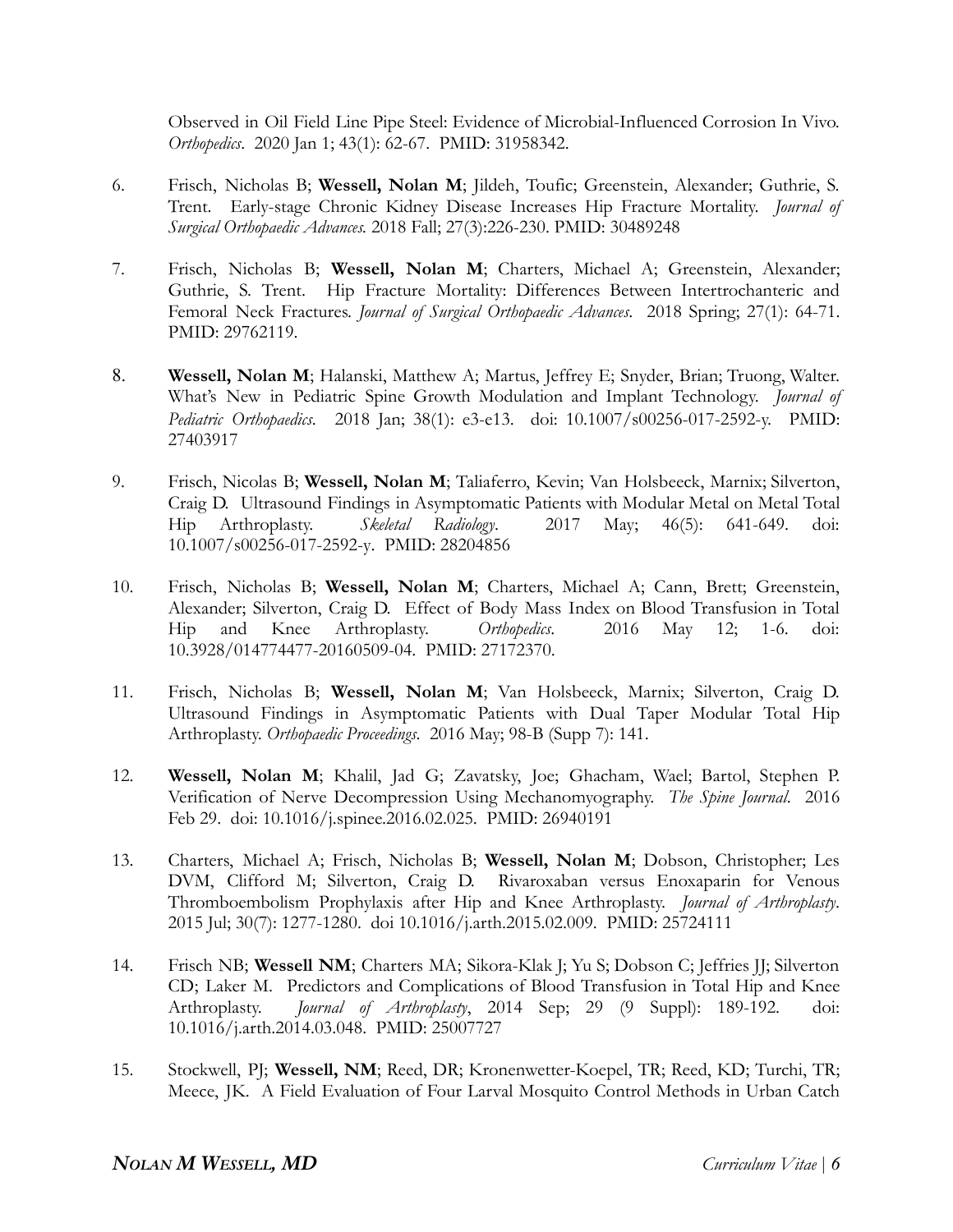Basins. *Journal of the American Mosquito Control Association*, 2006 Dec; 22(4): 666-71. PMID: 17304935

### **TEXTBOOK CHAPTERS**

1. **Wessell, NM**. "Initial Evaluation of the Adult SpinalDeformity Patient". in: *Comprehensive Guide to Adult Spine Deformity*. Scheduled Publication 2021

#### **ORAL PRESENTATIONS**

| 1. | Single Center Study.                                        | Kleck, Christopher; Ayers, Reed; Patel, Vikas; Ou-Yang, David; Wessell, Nolan; Cain,<br>Christopher; Burger, Evalina. Multiple Clinical Causes for Metallosis in Spine Instrumentation: A                                                                                                      |
|----|-------------------------------------------------------------|------------------------------------------------------------------------------------------------------------------------------------------------------------------------------------------------------------------------------------------------------------------------------------------------|
|    | October 2020                                                | EuroSpine 2020 (Virtual)                                                                                                                                                                                                                                                                       |
|    |                                                             | Annual Meeting - Vienna, Austria                                                                                                                                                                                                                                                               |
| 2. | October 2020                                                | Wessell, Nolan M; Ross, Phillip; Akiyama, Michelle; Lindley, Emily; Patel, Vikas. Opioid<br>Prescription Monitoring in Pre- and Post-Operative Sacroiliac Joint Fusion Patients<br>EuroSpine 2020 (Virtual)                                                                                    |
|    |                                                             | Annual Meeting - Vienna, Austria                                                                                                                                                                                                                                                               |
|    | February 2020                                               | International Society for the Advancement of Spine Surgery<br>Annual Meeting - San Juan, Puerto Rico                                                                                                                                                                                           |
|    | May 2020                                                    | American Bone and Joint Surgeons (ABJS)<br>Annual Meeting - Sea Island, GA<br>(Canceled due to COVID)                                                                                                                                                                                          |
| 3. | Screw Testing                                               | Ayers, Reed; Patel, Vikas; Burger, Evalina; Cain, Christopher; Ou-Yang, David; Wessell,<br><b>Nolan</b> ; Kleck, Christopher. A Comparative Analysis of Bone Strain in Pullout vs Toggle Pedicle                                                                                               |
|    | February 2020                                               | International Society for the Advancement of Spine Surgery<br>Annual Meeting - San Juan, Puerto Rico                                                                                                                                                                                           |
| 4. | Decades of Life                                             | Calabrese, David; Burger, Evalina; Patel, Vikas; Cain, Christophr; Ou-Yang, David; Wessell,<br>Nolan; Noschenko, Andriy; Kleck, Christopher. Life Is Not Necessarily a Kyphosing Event:<br>Evaluation of Sagittal Parameters of Standing Full Body Radiographs in Asymptomatic Volunteers over |
|    | February 2020                                               | International Society for the Advancement of Spine Surgery<br>Annual Meeting - San Juan, Puerto Rico                                                                                                                                                                                           |
| 5. | Verification of Nerve Decompression Using Mechanomyography. | Wessell, Nolan M; Ghacham, Wael; Khalil, Jad G; Zavatsky, Joseph; Bartol, Stephen P.                                                                                                                                                                                                           |
|    | April 2016                                                  | AO Spine Global Spine Congress & World Forum for Spine<br>Research                                                                                                                                                                                                                             |

Annual Meeting - Dubai, UAE

*NOLAN M WESSELL, MD Curriculum Vitae | 7*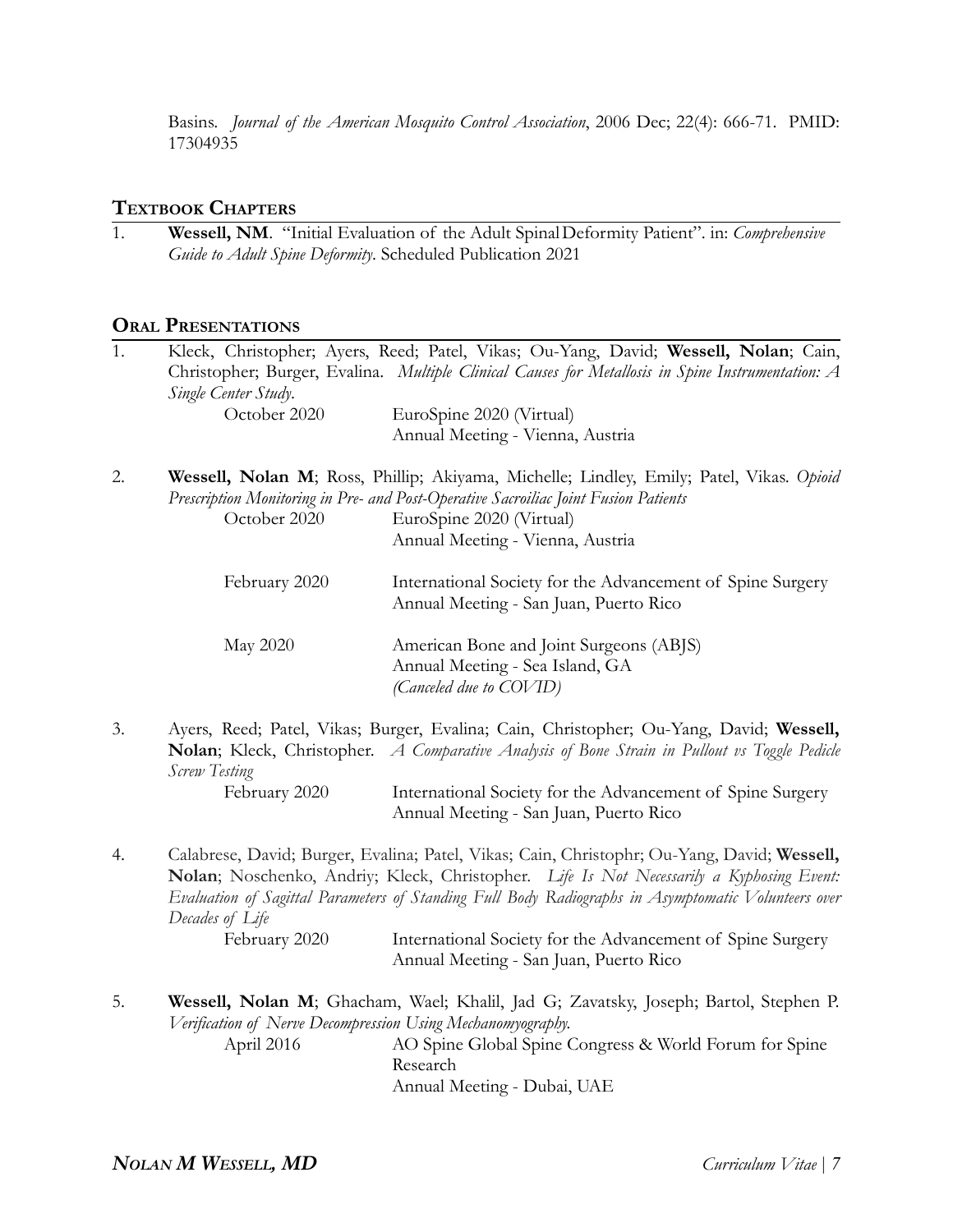| March 2016    | Congress of Neurological Surgeons Spine Summit 2016<br>Annual Meeting - Orlando, FL  |
|---------------|--------------------------------------------------------------------------------------|
| November 2015 | Society for Minimally Invasive Spine Surgery (SMISS)<br>Global Forum - Las Vegas, NV |

6. Frisch, Nicolas B; Taliaferro, Kevin; **Wessell, Nolan M**; Ananthasubramaniam, Karthikeyan; Brooks, Kristin; Silverton, Craig D. *Prevalence of Metal Ion Induced Subclinical Cardiomyopathy in Modular Metal on Metal Total Hip Arthroplasty*. February 2016 2<sup>nd</sup> Place - Henry Ford Health System

Medical Education Research Symposium - Detroit, MI

7. Frisch, Nicolas B; **Wessell, Nolan M**; Taliaferro, Kevin; Van Holsbeeck, Marnix; Silverton, Craig D. *Ultrasound Findings in Asymptomatic Patients with Dual Taper Modular Total Hip Arthroplasty*.

| April 2016    | Mid-America Orthopaedic Association<br>Annual Meeting - Bonita Springs, FL                       |
|---------------|--------------------------------------------------------------------------------------------------|
| February 2016 | Henry Ford Health System<br>Medical Education Research Symposium - Detroit, MI                   |
| October 2015  | International Society for Technology in Arthroplasty (ISTA)<br>Annual Congress - Vienna, Austria |

8. **Nolan Wessell, MD**; Nicholas Frisch, MD|MBA; Michael Charters, MD; Ed Peterson, PhD; Alex Greenstein, BS; Brett Cann, BS; Craig Silverton, DO. *Impact of Body Mass Index on Blood Transfusion in Total Hip and Knee Arthroplasty*.

| October 2015 | International Society for Technology in Arthroplasty (ISTA)<br>Annual Congress - Vienna, Austria               |  |
|--------------|----------------------------------------------------------------------------------------------------------------|--|
| May 2015     | <sup>1st</sup> Place - Detroit Academy of Orthopaedic Surgeons<br>Resident Research Symposium - Birmingham, MI |  |

- February 2015 3<sup>rd</sup> Place - Henry Ford Health System Medical Education Research Symposium - Detroit, MI
- 9. Wael Ghacham, MD; **Nolan Wessell, MD**; Stephen Bartol, MD|MBA. *Assessment of Nerve Root Decompression by Mechanomyography*. May 2015 Detroit Academy of Orthopaedic Surgeons (DAOS) Resident Research Symposium - Birmingham, MI
- 10. Nicholas Frisch, MD|MBA; Andrew Pepper, MD; Alexander Greenstein, BS; **Nolan Wessell, MD**; Michael Charters, MD; Toufic Jildeh, BS; Edward Peterson, PhD; S. Trent Guthrie, MD. *The Effect of Chronic Kidney Diseaseon Mortality in Intertrochanteric Hip Fractures*. May 2015 3<sup>rd</sup> Place - Detroit Academy of Orthopaedic Surgeons

Resident Research Symposium - Birmingham, MI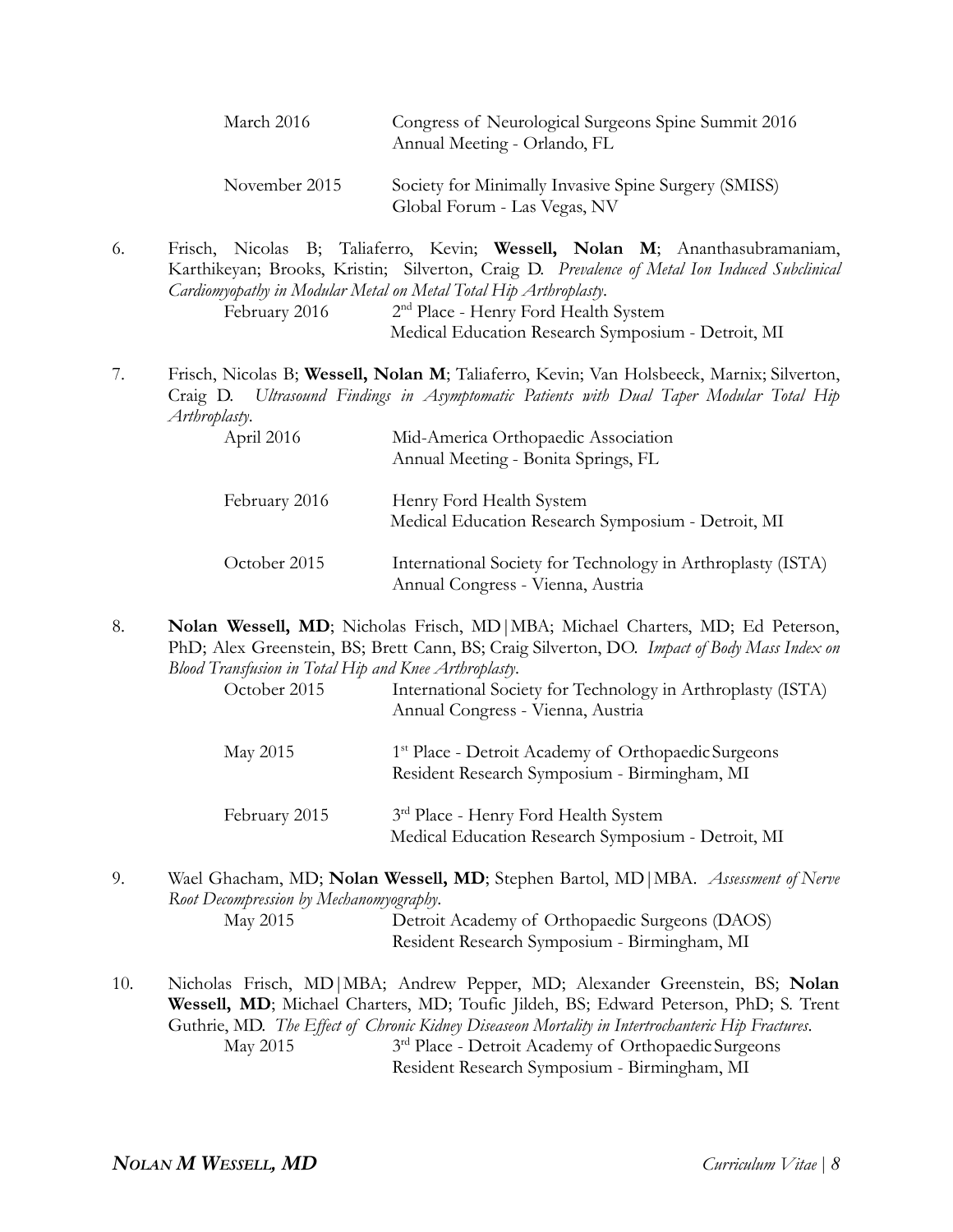| 11. |                        | Nicholas Frisch, MD   MBA; Nolan Wessell, MD; Michael Charters, MD; Jakub<br>Sikora-Klak, BS; Stephen Yu, BS; Christopher Dobson, BS; James Jeffries, MD; Craig<br>Silverton, DO; Michael Laker, MD. Predictors and Complications of Blood Transfusion in Total Hip |
|-----|------------------------|---------------------------------------------------------------------------------------------------------------------------------------------------------------------------------------------------------------------------------------------------------------------|
|     | and Knee Arthroplasty. |                                                                                                                                                                                                                                                                     |
|     | November 2013          | American Association of Hip and Knee Surgeons (AAHKS)<br>23 <sup>rd</sup> Annual Scientific Meeting - Dallas, TX                                                                                                                                                    |
|     | October 2013           | International Society for Technology in Arthroplasty (ISTA)<br>Annual Congress - Palm Beach, FL                                                                                                                                                                     |

12. Michael Charters, MD; Nicholas Frisch, MD|MBA; **Nolan Wessell, MD**; Christopher R Dobson, BS; Clifford M Les, DVM/PhD; Craig D Silverton, DO. *Rivaroxaban versus Enoxaparin for Venous Thromboembolism Prophylaxis After Hip and Knee Arthroplasty: Our First Two Years Experience.*

| April 2014  | Winner - Edward D. Henderson, MD<br>Physicians In Training Research Award<br>Mid-America Orthopaedic Association (MAOA)<br>Annual Meeting - San Antonio, TX |
|-------------|-------------------------------------------------------------------------------------------------------------------------------------------------------------|
| March 2014  | American Academy of Orthopaedic Surgeons (AAOS)<br>Annual Meeting - New Orleans, LA                                                                         |
| June $2014$ | Michigan Orthopaedic Society (MOS)<br>Annual Scientific Meeting - Mackinaw Island, MI                                                                       |

### **POSTER PRESENTATIONS**

| 1. | Bone Strain in Pullout versus Toggle Pedicle Screw Testing.                                                                                                                                           | Ayers R, Akiyama M, Pott M, Wessell NM, Ou-Yang D, Kleck CJ. A Comparative Analysis of                                                                                                                                                      |
|----|-------------------------------------------------------------------------------------------------------------------------------------------------------------------------------------------------------|---------------------------------------------------------------------------------------------------------------------------------------------------------------------------------------------------------------------------------------------|
|    | April 2021                                                                                                                                                                                            | American Society of Biomechanics - Rocky Mountain Section<br>Annual Meeting - Virtual                                                                                                                                                       |
| 2. | Kuris EO, Reeves B, Wessell NM, Kleck CJ, Patel VV, Burger EL. Clinical and Radiographic<br>Outcomes After Lumbar Decompression with Placement of Interlaminar Spacers versus Decompression<br>Alone. |                                                                                                                                                                                                                                             |
|    | October 2020                                                                                                                                                                                          | North American Spine Society<br>Annual Meeting - San Diego, California                                                                                                                                                                      |
| 3. | <b>May 2020</b>                                                                                                                                                                                       | Wessell, Nolan M; Ross, Phillip; Akiyama, Michelle; Lindley, Emily; Patel, Vikas. Opioid<br>Prescription Monitoring in Pre- and Post-Operative Sacroiliac Joint Fusion Patients.<br>SpineWeek 2020<br>Annual Meeting - Melbourne, Australia |
|    |                                                                                                                                                                                                       | W <sub>e</sub> it Met. Mowth the trim the first theory of the finding the state of the final state of $\mathbf{M}$                                                                                                                          |

4. **Wessell, Nolan M**; Welton, Lindsay; Krieg, Brandi; Trivedi, Deepa; Netsanet, Rahwa; Noschenko, Andriy; Patel, Vikas. *Comparison of Adverse Outcomes Following Placement of Interspinous Spacer (ISS) versus Laminectomy and Laminotomy*. February 2020 International Society for the Advancement of Spine Surgery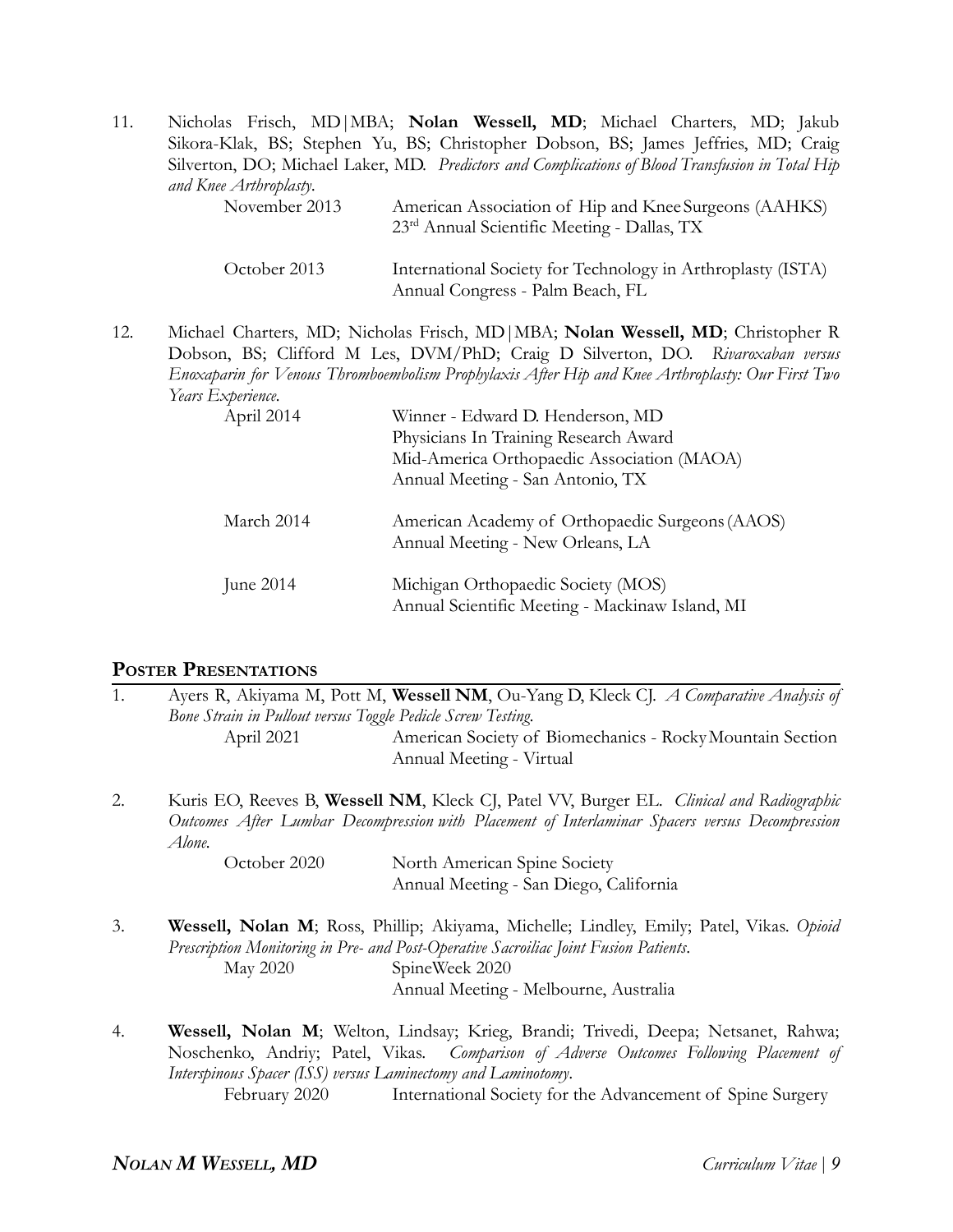Annual Meeting - San Juan, Puerto Rico

5. Calabrese, David; Noshchenko, Andriy; Burger, Evalina L; Patel, Vikas V; Ou-Yang, David C; Cain, Christopher MJ; **Wessell, Nolan M**; Kleck, Christopher J. *Life is Not Necessarily a Kyphosing Event: Evaluation of Sagittal Parameters of Standing Full Body Radiographs in Asymptomatic Volunteers Over Decades of Life*.

| February 2020 | Orthopedic Research Society (ORS)<br>Annual Meeting - Phoenix, AZ              |
|---------------|--------------------------------------------------------------------------------|
| May 2019      | Inaugural Orthopedic Research Symposium<br>University of Colorado - Denver, CO |

6. **Wessell, Nolan M**; Ghacham, Wael; Bartol, Stephen. *Pre-Insertion Pedicle Screw Testing Using Mechanomyography*.

| October 2016 | North American Spine Society (NASS) |
|--------------|-------------------------------------|
|              | Annual Meeting - Boston, MA         |

7. Frisch, Nicolas B; Taliaferro, Kevin; **Wessell, Nolan M**; Ananthasubramaniam, Karthikeyan; Brooks, Kristin; Silverton, Craig D. *Prevalence of Metal Ion Induced Subclinical Cardiomyopathy in Modular Metal on Metal Total Hip Arthroplasty*.

| March 2018   | American Academy of Orthopaedic Surgeons (AAOS)<br>Annual Meeting - New Orleans, LA        |
|--------------|--------------------------------------------------------------------------------------------|
| October 2016 | International Society for Technology in Arthroplasty (ISTA)<br>Annual Meeting - Boston, MA |
| April 2016   | Mid-America Orthopaedic Association (MAOA)<br>Annual Meeting - Bonita Springs, FL          |

8. Frisch, Nicolas B; Taliaferro, Kevin; **Wessell, Nolan M**; Silverton, Craig D. *Cobalt Chromium Ratios in Dual Taper Modular Total Hip Arthroplasty*.

October 2016 International Society for Technology in Arthroplasty (ISTA) Annual Meeting - Boston, MA

| April 2016 | Mid-America Orthopaedic Association (MAOA) |
|------------|--------------------------------------------|
|            | Annual Meeting - Bonita Springs, FL        |

- 9. **Wessell, Nolan M**; Ghacham, Wael; Khalil, Jad G; Zavatsky, Joseph; Bartol, Stephen P. *Verification of Nerve Decompression Using Mechanomyography.* April 2016 International Society for the Advancement of Spine Surgery
	- Annual Meeting Las Vegas, NV
- 10. **Nolan Wessell, MD**; Nicholas Frisch, MD|MBA; Christopher R Dobson, BS; Clifford M Les, DVM/PhD; Craig D Silverton, DO. *Impact of Body Mass Index on Blood Transfusion in Total Hip and Knee Arthroplasty*. June 2015 American Orthopaedic Association (AOA)

Annual Meeting - Providence, RI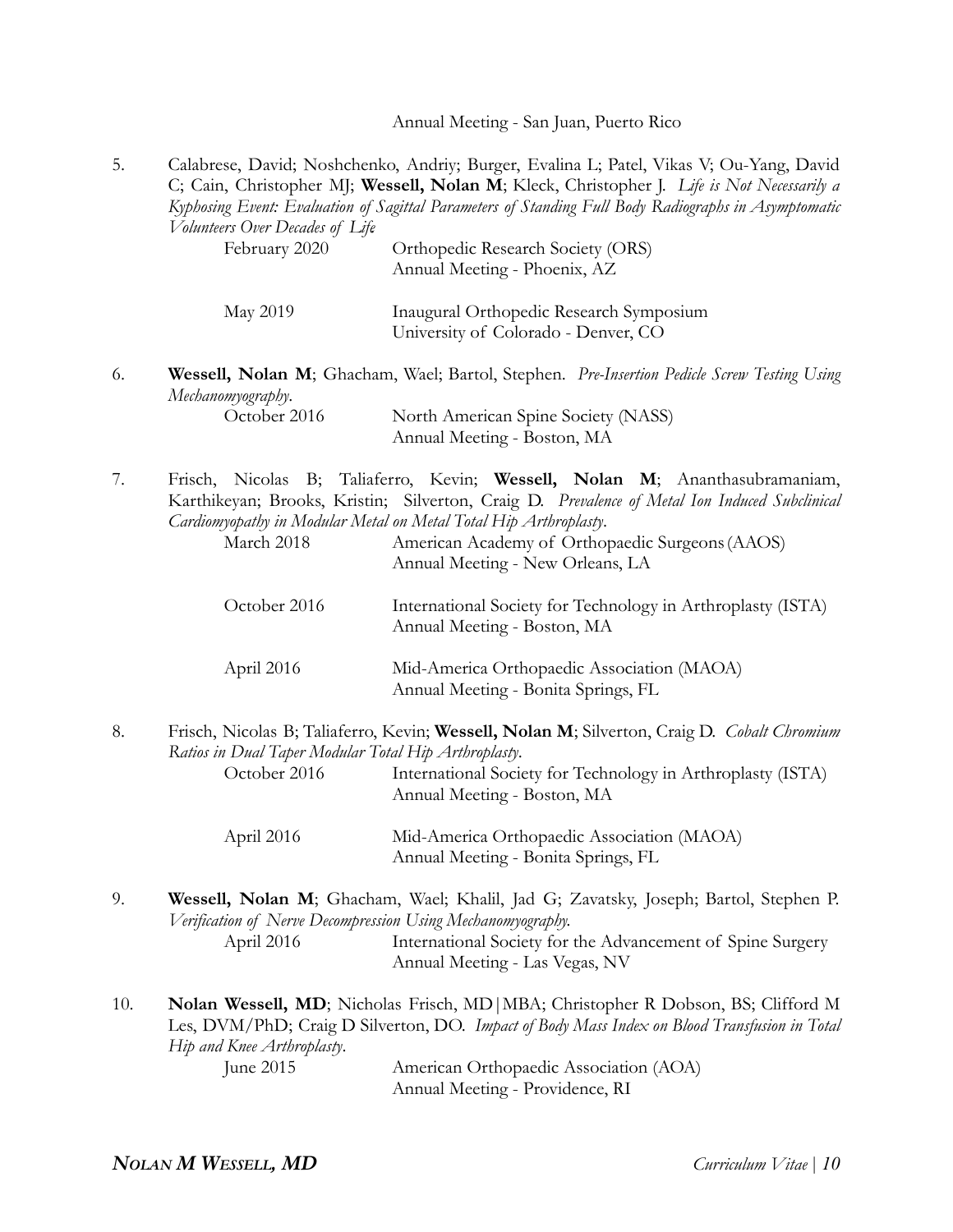11. Michael Charters, MD; Nicholas Frisch, MD|MBA; **Nolan Wessell, MD**; Christopher R Dobson, BS; Clifford M Les, DVM/PhD; Craig D Silverton, DO. *Impact of Chronic Kidney Disease Stage on Postoperative Intertrochanteric Hip Fracture Mortality*. March 2015 American Academy of Orthopaedic Surgeons(AAOS) Annual Meeting - Las Vegas, NV

12. Nicholas Frisch, MD|MBA; **Nolan Wessell, MD**; Michael Charters, MD; Jakub Sikora-Klak, BS; Stephen Yu, BS; Christopher Dobson, BS; James Jeffries, MD; Craig Silverton, DO; Michael Laker, MD. *Predictors and Complications of Blood Transfusion in Total Hip and Knee Arthroplasty*.

| April 2014 | Mid-America Orthopaedic Association (MAOA)<br>Annual Meeting - San Antonio, TX      |
|------------|-------------------------------------------------------------------------------------|
| March 2014 | American Academy of Orthopaedic Surgeons (AAOS)<br>Annual Meeting - New Orleans, LA |

13. Michael Charters, MD; Nicholas Frisch, MD|MBA; **Nolan Wessell, MD**; Christopher R Dobson, BS; Clifford M Les, DVM/PhD; Craig D Silverton, DO. *Rivaroxaban versus Enoxaparin for Venous Thromboembolism Prophylaxis After Hip and Knee Arthroplasty: Our First Two Years Experience.*

> American Association of Hip and Knee Surgeons (AAHKS) March 2013 23rd Annual Scientific Meeting - Dallas, TX

14. **Wessell NM**; Pechey CL; MacLeay JM; Turner AS; Les CM. *Short- and Medium-term Estrogen Depletion Related Changes in Anatomic Variation of Time-dependent Materials Properties, and Evidence of Compact Bone Secondary Remodeling.*

| May 2010     | Henry Ford Health System<br>Annual Research Symposium - Detroit, MI                            |
|--------------|------------------------------------------------------------------------------------------------|
| March 2010   | Orthopaedic Research Society (ORS)<br>56 <sup>th</sup> Annual Meeting of the - New Orleans, LA |
| January 2010 | Wayne State University<br>Medical Student Research Symposium - Detroit, MI                     |

15. E Sorensen, T Watanabe, A Naito, J Bruce, **N Wessell**, M Schott, D. Loeb, P Ahlquist. *Identification and Characterizations of Cellular GenesModulating Hepatitis B Virus Replication*. February 2008 University of Wisconsin Paul C. Carbone Comprehensive Cancer Center 2 nd Annual Retreat - Madison, WI

#### **VIDEO PRODUCTIONS**

1. **Wessell, Nolan M**. *Orthopedic Telemedicine and the Virtual Physical Exam*. University of Colorado School of Medicine, VuMedi Website. April 2020.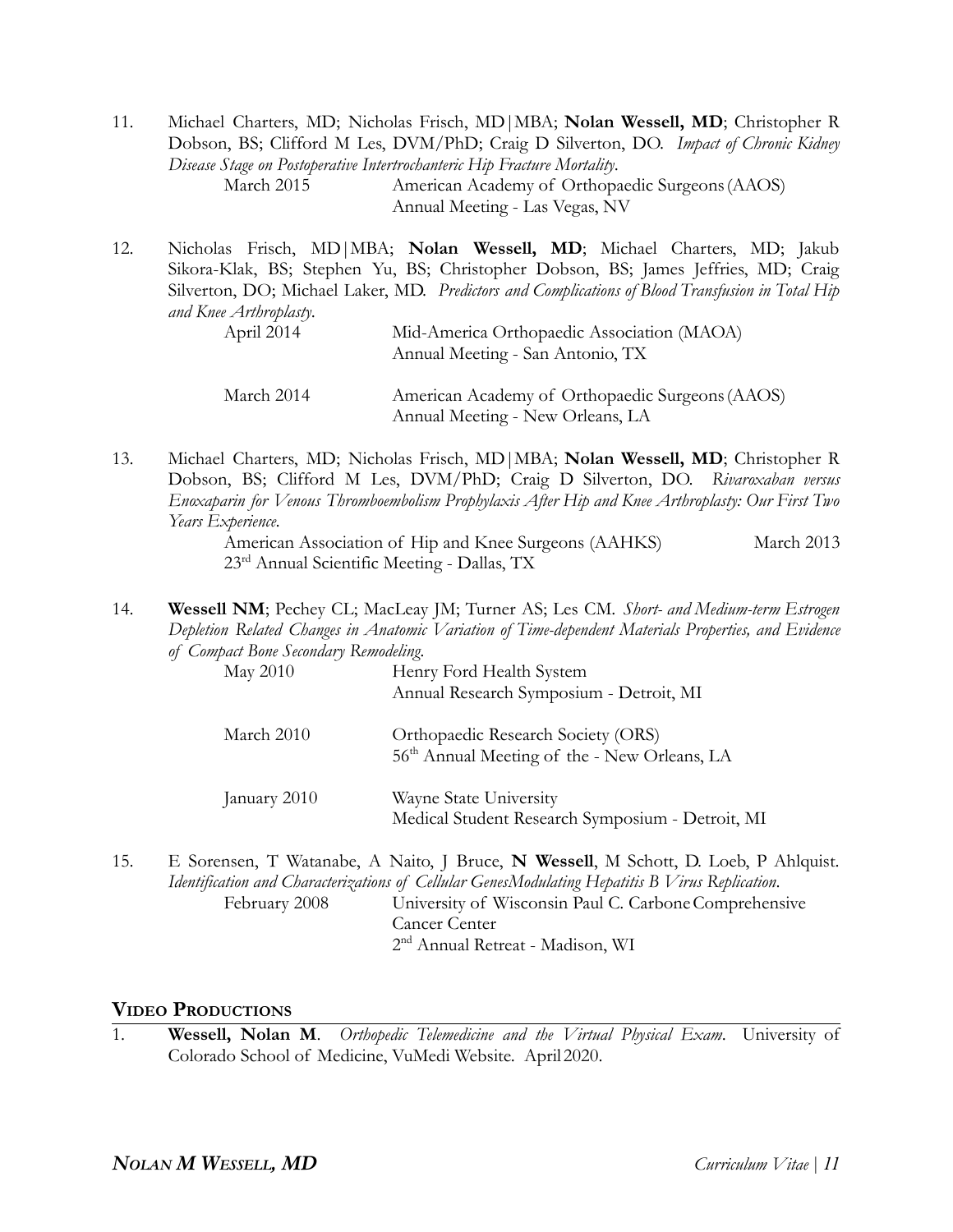- 2. **Wessell, NM**. *Cervical Radiculopathy & Treatment*. University of Colorado School of Medicine, Department of Orthopedic Surgery Website.
- 3. **Wessell, Nolan M**; Jabara, Justin; Taliaferro, Kevin; Buraimoh, Ayodele; Jung, Edward; Bartol, Stephen. *Percutaneous Placement of Pedicle Screws with Mechanomyography Testing*. AAOS Video Library. March 2017.
- 4. Taliaferro, Kevin; Jabara, Justin; **Wessell, Nolan M**; Jung, Edward; Bartol, Stephen. *Direct Lateral Interbody Fusion Using MMG (Mechanomyography) Nerve Mapping*. AAOS Video Library. March 2017.

#### **ONGOING RESEARCH**

- 1. **Wessell, Nolan M**; Jabara, Justin; Ghacham, Wael; Bartol, Stephen. *Pre-Insertion Pedicle Screw Testing Using Mechanomyography*. In progress.
- 2. Frisch, Nicolas B; Taliaferro, Kevin; **Wessell, Nolan M**; Ananthasubramaniam, Karthikeyan; Brooks, Kristin; Silverton, Craig D. *Prevalence of Metal Ion Induced Subclinical Cardiomyopathy in Modular Metal on Metal Total Hip Arthroplasty*. In progress.

#### **MENTORSHIP**

| Clinical                          |               |
|-----------------------------------|---------------|
| Orthopedic Spine Surgical Fellows |               |
| Jose H. Jimenez, MD, MS           | $2020 - 2021$ |
| Eren Kuris, MD                    | $2019 - 2020$ |
| Shahbaaz Sabri, MD                | $2019 - 2020$ |
| William McClellan, MD             | $2018 - 2019$ |
| Research                          |               |
| Medical Students                  |               |
| Emily Wolverton                   | $2019 - 2021$ |
| Lindsay Welton                    | $2019 - 2020$ |
| Brandi Kreig                      | $2019 - 2020$ |
| Phillip Ross                      | $2017 - 2018$ |
|                                   |               |

#### **EMPLOYMENT EXPERIENCE**

| 2009 - 2011 | <b>Research Assistant</b>                                          |
|-------------|--------------------------------------------------------------------|
|             | Bone & Joint Center                                                |
|             | Henry Ford Hospital Department of Orthopaedic Surgery, Detroit, MI |
|             | Advisor: Clifford M. Les, DVM, PhD, MRCVS                          |
| 2007 - 2008 | <b>Research Technician</b>                                         |
|             | Howard Hughes Medical Institute                                    |
|             | University of Wisconsin - Madison, Madison, WI                     |
|             | Advisor: Paul G. Ahlquist, PhD.                                    |
|             |                                                                    |